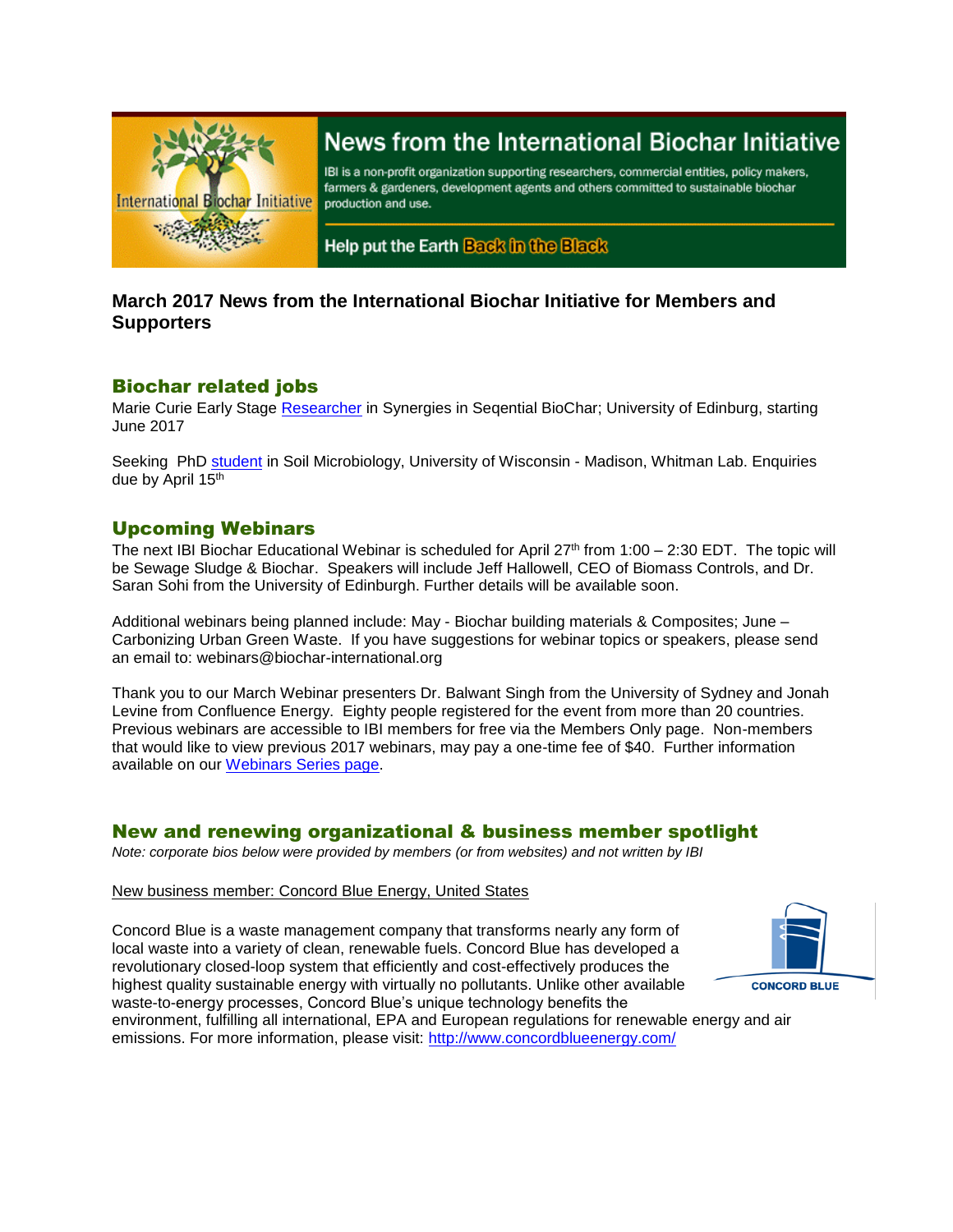#### Renewing business member: Arsta Eco, India



ArSta Eco is a technology company working on innovative methods of production and commercialization of Biochar. Set in the heart of the Coconut growing belt of Karnataka, India, the company utilizes the abundant residues from this industry. Coconut shell, husk and frond are all utilized in producing various grades of Biochar targeting buyers in the Water Treatment, Agricultural and associated

industries. Deploying a modern stand-alone multi feed constant fed Reactor that has multiple product streams of Biochar, Energy and Distillates, the company is negotiating to commission further reactors to key clients keen to solve multiple Agricultural and Municipal waste problems existing within a developing India. ArSta Eco targets to set up multiple reactors in a distributed model to produce Biochar and Clean Energy thereby contributing to meaningful GHG reductions.

Working with rural farm clusters ArSta Eco educates farmers in crop yield enhancement, improved irrigation, waste management and decentralised power generation leading to enrichment of life and raised living standards. We strongly believe that "Localization is the key to sustainability and rural livelihood security". In addition we collaborate with key Universities exploring new uses for Biochar and welcome research enquiries. For more information, see [http://www.arstaeco.com.](http://www.arstaeco.com/)

#### Renewing business member: Cool Planet, United States



Cool Planet provides an Engineered Biocarbon platform that can significantly improve soil health while sequestering carbon. The platform technology impacts three of the world's largest markets: food, water, and energy.

Renewing organization member: European Bioenergy Research Institute (EBRI)



The European Bioenergy Research Institute (EBRI), led by Tony Bridgewater, encompasses the founding Bioenergy Research Group (BERG) and the new Surfaces, Materials and Catalysis Group (SMAC) to create a world leading platform for research and development into the utilisation of waste and non-food crops in next generation bioenergy and bio-refining technology to produce both bio-fuels and renewable chemical feedstocks.

EBRI performs research and knowledge transfer in all aspects of bioenergy, applying chemical engineering science and technology to the development of advanced processes for the production of liquid and gaseous fuels, chemicals, heat and electricity from biomass and waste. Current activities in thermal processing span fast pyrolysis and gasification of biomass with complementary work on system design and technical, economic and commercial evaluation, including biomass preparation, process design, reactor modelling, catalytic pyrolysis and the optimisation, characterisation, upgrading and blending of bio-oil. For more information, please visit EBRI's [website.](http://www.aston.ac.uk/eas/research/groups/ebri/)

### Regional Updates



Earlier this month an enthusiastic group launched The [Finnish Biochar](http://biochar-hy.blogspot.com/)  [Association](http://biochar-hy.blogspot.com/) while hosting an informal gathering near Helsinki where they tested different technologies which could be used to carbonize reed and forestry residues. Testing such technologies on a frozen lake could be a first!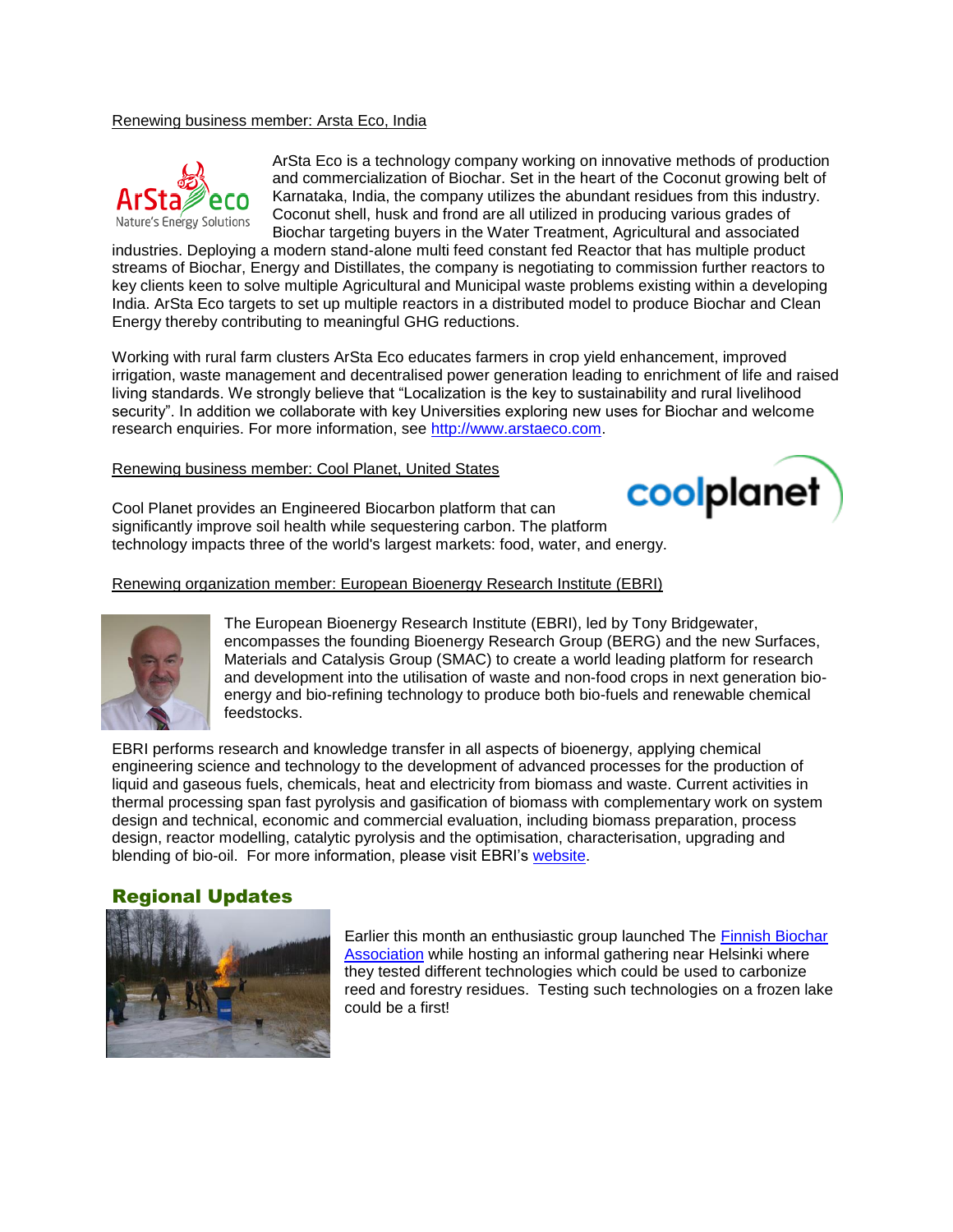# Volunteer Writers Needed for IBI

.

IBI is looking for volunteer Copy Editor and Writers to help us promote more biochar success stories. We have a need for a newsletter editor as well as writers willing to craft articles about various biochar projects and technologies from around the world. This position will benefit volunteers by connecting them to other individuals helping to make biochar successful. If you have a background in writing or editing and would be interested in helping, please send an email to [info@biochar-international.org.](mailto:info@biochar-international.org) Excellent English is required.

# The IBI Online Biochar Training Course is Ongoing

Gain in-depth knowledge on biochar and biochar systems. Register for IBI's online course, Biochar Training for Environmental Sustainability and Economic Development. This ten week, ongoing course provides participants an intensive training series on all aspects of biochar, presented by leading biochar experts. Learn about best-science updates on biochar, biochar production and use, how to overcome the barriers to commercialization. 19 separate lessons-each with a subject overview, a recorded audio/video presentation lasting 30 - 45 minutes and quizzes to test comprehension and retention. An optional introductory presentation on the basics of biochar allows participants to start the course with a common understanding. Course materials are presented in a user-friendly online format. Participants can access the course at their convenience over ten weeks and will receive a certificate of completion at the conclusion of the course.

Course materials are based on presentations from the June 2014 in-person biochar training course titled, "Biochar for Environmental Sustainability and Economic Development," hosted by the University of Santiago de Compostela, Spain, and developed and presented by IBI and collaborators. For more information on member and non-member pricing and registration, please see: [www.biochar](http://www.biochar-international.org/online_course)[international.org/online\\_course](http://www.biochar-international.org/online_course)

# Upcoming Calendar Events

- [BIOCYCLE EAST COAST17](http://www.biocycleeastcoast.com/) Baltimore, Maryland Turf Valley Hotel, **April 4 - 7**, 2017,
- [International Bioenergy \(Shanghai\) Conference and Exhibition,](http://www.ibsce.com/wp/) April 20 21, Shanghai, China
- [Carbon Farming & Biochar Workshop,](http://www.brownpapertickets.com/event/2899484) **May 20th**, Boathouse Beer Garden, Romulus, New York. Note: IBI Board Members Dr. Johannes Lehman and Kathleen Draper will be presenting at this event.
- [Biochar from the Ground Up,](http://www.thefarm.org/evrplus_registration/?action=evrplusegister&event_id=43) June 12 16. Hosted by [The Farm,](http://thefarmcommunity.com/) Summertown, TN. This workshop is focused on providing an overview of non-soil uses of biochar uses including its use in building materials, filtration, livestock farming, sewage sludge, and remediation. It will provide a review of research and current practices on uses, production, regulations and more.
- [European Biomass Conference & Exhibit EUBCE](http://www.eubce.com/exhibition/list-of-exhibitors/dorset-green-machines-bv.html) June 12 15 2017 Stockholm Sweden,
- BIOCHAR AND SLOW-SAND BIOFILTRATION FOR POTABLE WATER 3 DAY INTENSIVE AUGUST 1-3, 2017. Location: San Miguel de Allende, Mexico. Tuition: \$500. In this 3-day intensive course, participants will delve into theory and practical application of biochar adsorption for organic chemical contaminants – a growing concern in developing communities around the globe – and slow-sand filtration for biological water contaminants – the leading cause of water related illness and death in the world. Students will produce and process biochar and sand filtration media and install a full-scale 300 liter/day integrated treatment system in a local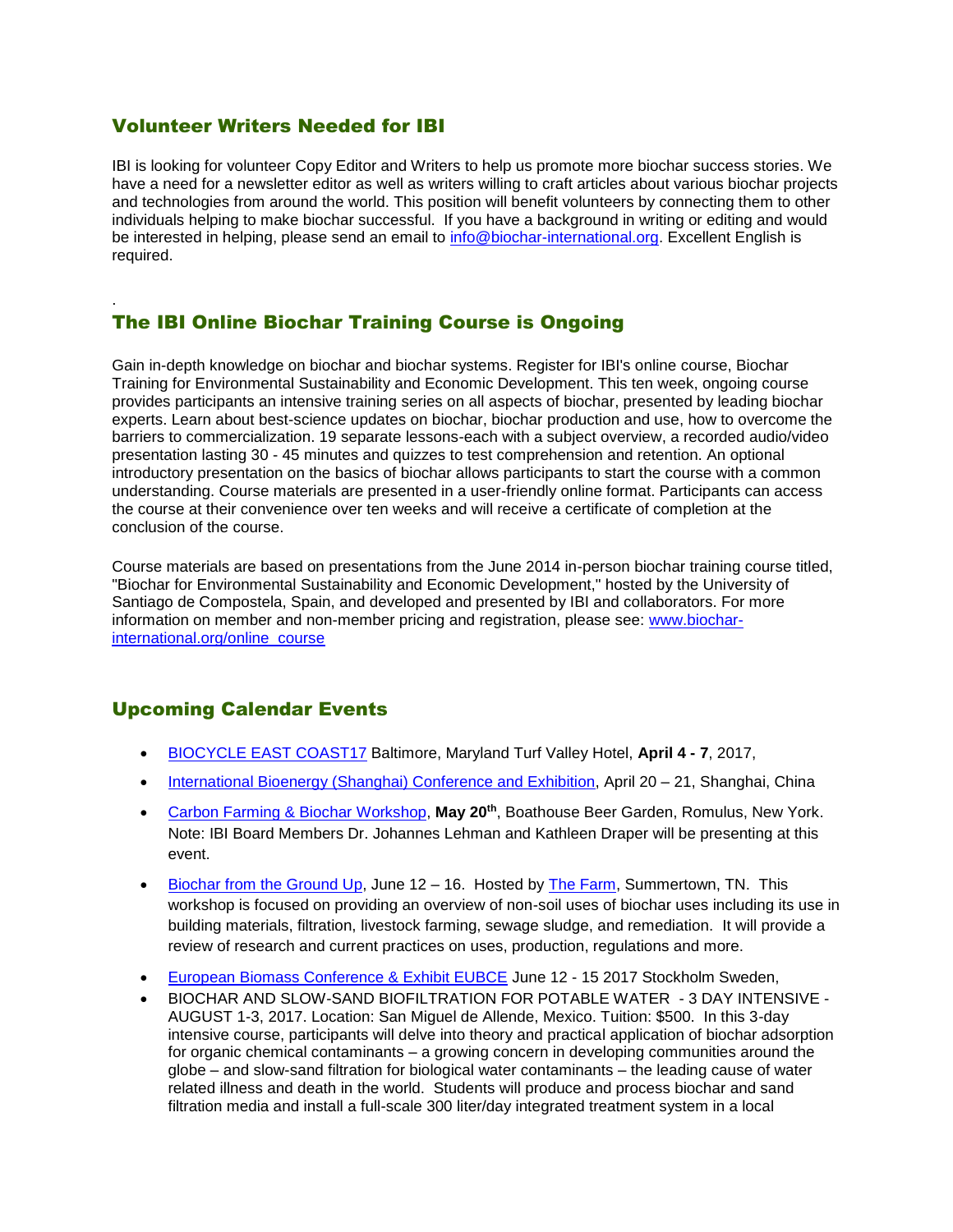community. The course is presented by Caminos de Agua [\(caminosdeagua.org\)](http://caminosdeagua.org/) and Aqueous Solutions [\(aqsolutions.org\)](http://aqsolutions.org/). [\(http://www.sustainabletechnologiesinaction.org/biochar-and-slow](http://www.sustainabletechnologiesinaction.org/biochar-and-slow-sand-biofiltration-for-potable-water/)[sand-biofiltration-for-potable-water/\)](http://www.sustainabletechnologiesinaction.org/biochar-and-slow-sand-biofiltration-for-potable-water/)

- [Australia New Zealand Biochar Conference](https://anzbc.org.au/) August 10 12, 2017, Tweed, Australia. The aims and objectives of ANZBC17 are to bring together Scientists & Growers to bridge the gap between fundamental science, applied science & commercial applications, to unite the various Biochar groups from each State in Australia & New Zealand, to showcase the very latest technology to match the biomass source, value added bio-products, methods of applications and scientific results and commercial trial methods and results. Conference themes include: Technology & Production for matching sustainable biomass sources; Value added Bio-Products; Applied Science (Discoveries & Results); Commercial Applications (Methods & Results). Additional info can be found [here](https://www.facebook.com/biocharfest/) and [here](https://www.facebook.com/events/945697935562027/)
- [Biochar: Production, Characterization & Applications,](http://www.engconf.org/biochar-production-characterization-and-applications/) Alba, Italy, Hotel Calissano, **August 20-25,** 2017
- **International Symposium on Growing Media, Soilless Cultivation, and Compost Utilization in** [Horticulture,](http://newbeginningsmanagement.com/compsubsci2017/) **August 20-25**, in Portland OR. Attendees are welcome to submit abstracts and requests to give talks/presentations (or posters) during the meeting as well if desired.
- <sup>o</sup> 2<sup>nd</sup> [Second Global Soil Biodiversity Conference in Nanjing,](http://gsbc2.csp.escience.cn/dct/page/1) October 15-17, 2017, Nanjing, China. [Call for Abstracts](http://gsbc2.csp.escience.cn/dct/page/70022) for *Biochar for soil biota and biodiversity* session, deadline April 1, 2017. Session contact: Dr. Genxing Pan. Email: [pangenxing@aliyun.com;](mailto:pangenxing@aliyun.com) [gxpan1@hotmail.com](mailto:gxpan1@hotmail.com)

See the IBI Calendar page for more events. To add an event to the calendar, send the information to [info@biochar-international.org](mailto:info@biochar-international.org) .

### Discounts on Biochar Books for IBI Members

IBI has secured discounts for IBI members on two new biochar books listed below. Members can obtain the 20% discount codes at the [IBI Member's Only Page.](https://ibi.memberclicks.net/member-landing-page)

[Biochar: A Guide to Analytical Methods,](https://www.crcpress.com/Biochar-A-Guide-to-Analytical-Methods/Singh-Arbestain-Lehmann/p/book/9781498765534?utm_source=banner_ad&utm_medium=banner&utm_campaign=170301235%0d) Editors: Balwant Singh\*, Marta Camps, Johannes Lehmann. IBI members will receive a 20% discount.

*Biochar: A Regional Supply Chain [Approach in View of Climate Change Mitigation](http://www.cambridge.org/us/academic/subjects/earth-and-environmental-science/soil-science/biochar-regional-supply-chain-approach-view-climate-change-mitigation?format=HB)*, Editor: V. Bruckman et al. IBI members are eligible for this discount until the end of April 2017.

### A Selection of Recently Published Biochar Research and Resources

Wan, S; Wang, SS; Li, YC; Gao, B Functionalizing biochar with Mg-Al and Mg-Fe layered double hydroxides for removal of phosphate from aqueous solutions JOURNAL OF INDUSTRIAL AND ENGINEERING CHEMISTRY 2017 47 246-253

Li, Y; Zhu, YL; Liu, XG; Wu, XH; Dong, FS; Xu, J; Zheng, YQ Bioavailability assessment of thiacloprid in soil as affected by biochar CHEMOSPHERE 2017 171 185-191

Clemente, JS; Beauchemin, S; MacKinnon, T; Martin, J; Johnston, CT; Joern, B Initial biochar properties related to the removal of As, Se, Pb, Cd, Cu, Ni, and Zn from an acidic suspension CHEMOSPHERE 2017 170 216-224